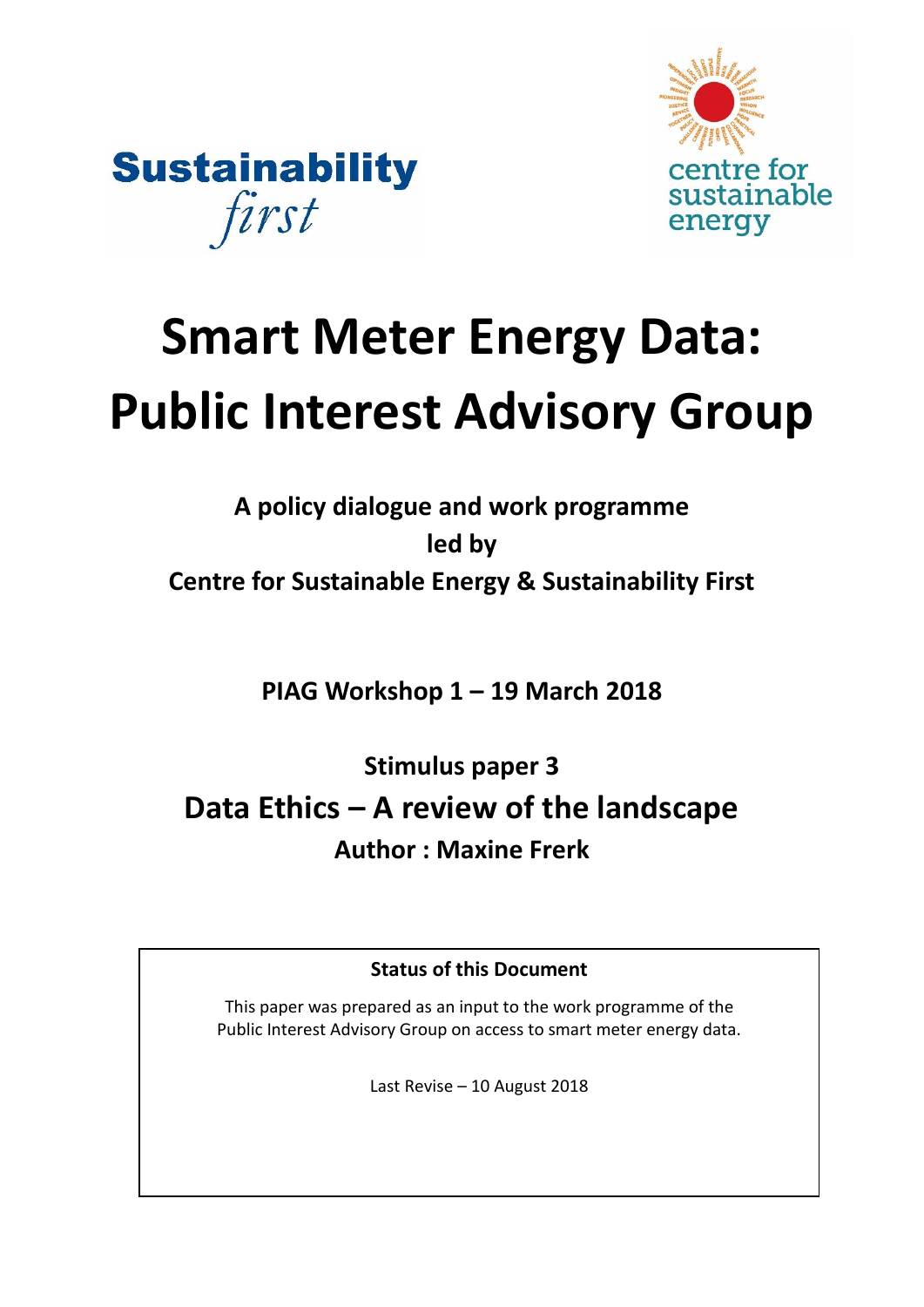# **Overview**

 $\overline{a}$ 

While the focus of the smart metering debate to date has been based around the issues of "privacy", more widely there is a new focus developing on the broader topic of "data ethics". With the growth of big data and the potential for new insights to be developed from combining data from different sources and for automated decision making using AI, new issues and challenges are arising.

For example, with big data even where data is anonymised there are risks that other data sources can be used to re-identify data or that policy decisions can be taken on the basis of aggregated data that are discriminatory or disadvantage particular groups.

While the debate on smart metering is still essentially around getting access to data, the work on data ethics which relies more on a principles-based approach may provide some useful insights. And as we look to develop principles for the use of smart metering data there may be some direct read across.

The ICO argued at the Tech UK Data Ethics Summit last year<sup>1</sup> that the principles of fairness, transparency and accountability, which underpin what they do on the Data Protection Act, also provide the framework for data ethics. They argue that the GDPR, in looking to modernise data protection, covers issues such as automated decision making. However, the broad consensus is that something wider is needed and that the current data governance concepts of privacy and consent are under increasing strain.

This work was highlighted by attendees at the introductory PIAG workshop with a plea that we do not reinvent the wheel. This note therefore summarises the main work that is taking place in other sectors.

While the most direct read across is in relation to the big data issues that have developed a momentum, the thinking here is at an early stage. This note therefore also covers the analogous debates around ethics in relation to health data where there are existing governance arrangements, and the existing frameworks for ethical social research.

Potential implications for PIAG would seem to be:

- issues of data ethics need to be thought of alongside the conventional privacy questions that were addressed in the smart meter Data Access and Privacy Framework (DAPF);

- while half-hourly meter data in and of itself may not be that revealing the issues around big data point to the ways that it could be used in combination with other data to reveal additional insights;

- from a research perspective with the SMRP one of the challenges is that it is not possible to state clearly exactly what research will be done. This problem is common with big data and is precisely why the focus is on the use of ethical principles (which is a common approach already for research involving individuals);

- SMRP may wish to work with PIAG to develop a data governance framework akin to that used by the Biobank covering recruitment as well as use of the data. While the Biobank is dealing with highly

<sup>1</sup> <https://ico.org.uk/about-the-ico/news-and-events/news-and-blogs/2017/12/techuk-data-ethics-summit/> (accessed 30/1/18)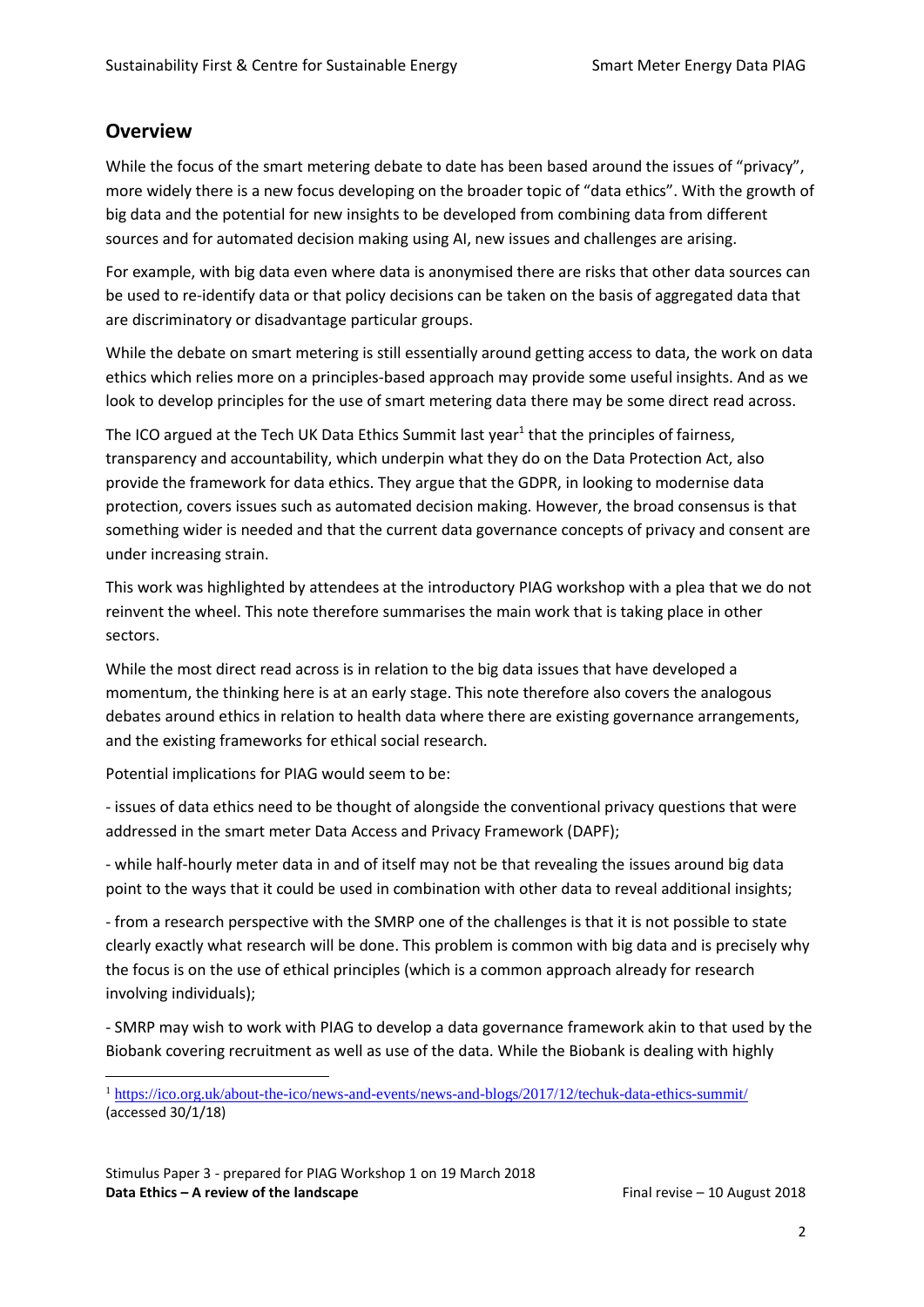sensitive data having such a framework that has been subject to some external scrutiny could add to public trust in the project;

- as noted at the last PIAG the data that sits outside the "walled garden" is actually more sensitive and yet is not subject to any controls beyond standard data protection legislation. As well as looking at how access to the half-hourly data for public interest purposes might be facilitated, PIAG may want to consider arguing for some principles to be agreed around use of the more granular data. Maintaining public trust and confidence in the use of all smart meter data will be important in facilitating access to data inside the "walled garden" for public interest purposes.

# **Part 1: Data Ethics in the context of AI and Big Data**

A number of organisations have been looking at the issues in this area with a clear consensus developing around the need for a new stewardship body. The Nuffield Foundation working with others has established a Data Ethics Convention to explore the issues. Government has also now announced the creation of a Centre for Data Ethics and Innovation. The precise roles remain to be clarified and there are some concerns being voiced about potential overlaps.

# *DDCMS's Centre for Data Ethics and Innovation*

The Department for Digital, Culture, Media and Sport (DDCMS) has announced that it is establishing a new Centre for Data Ethics and Innovation:

*"Government is investing £9 million in the centre as part of plans to make the UK the best place in the world for businesses developing artificial intelligence (AI) to start, grow and thrive. It will advise on the measures needed to enable and ensure safe, ethical and innovative uses of data-driven technologies. The UK already benefits from a world-class regulatory regime and the centre will build on this by making sure we understand and respond to the rapidly evolving ways in which data is impacting our lives."*

The original announcement was made in the Budget last year but the PM at Davos (Jan 2018) launched the search for an interim chair to establish the body.

#### *Royal Society and British Academy - Data management and use: Governance in the 21st century*

The Royal Society and the British Academy have conducted a major project on the needs of a 21st century data governance system<sup>2</sup>.

The report identifies that the amount of data generated from the world around us has reached levels that were previously unimaginable. Meanwhile, uses of data-enabled technologies promise benefits,

<sup>2</sup> <https://royalsociety.org/~/media/policy/projects/data-governance/data-management-governance.pdf>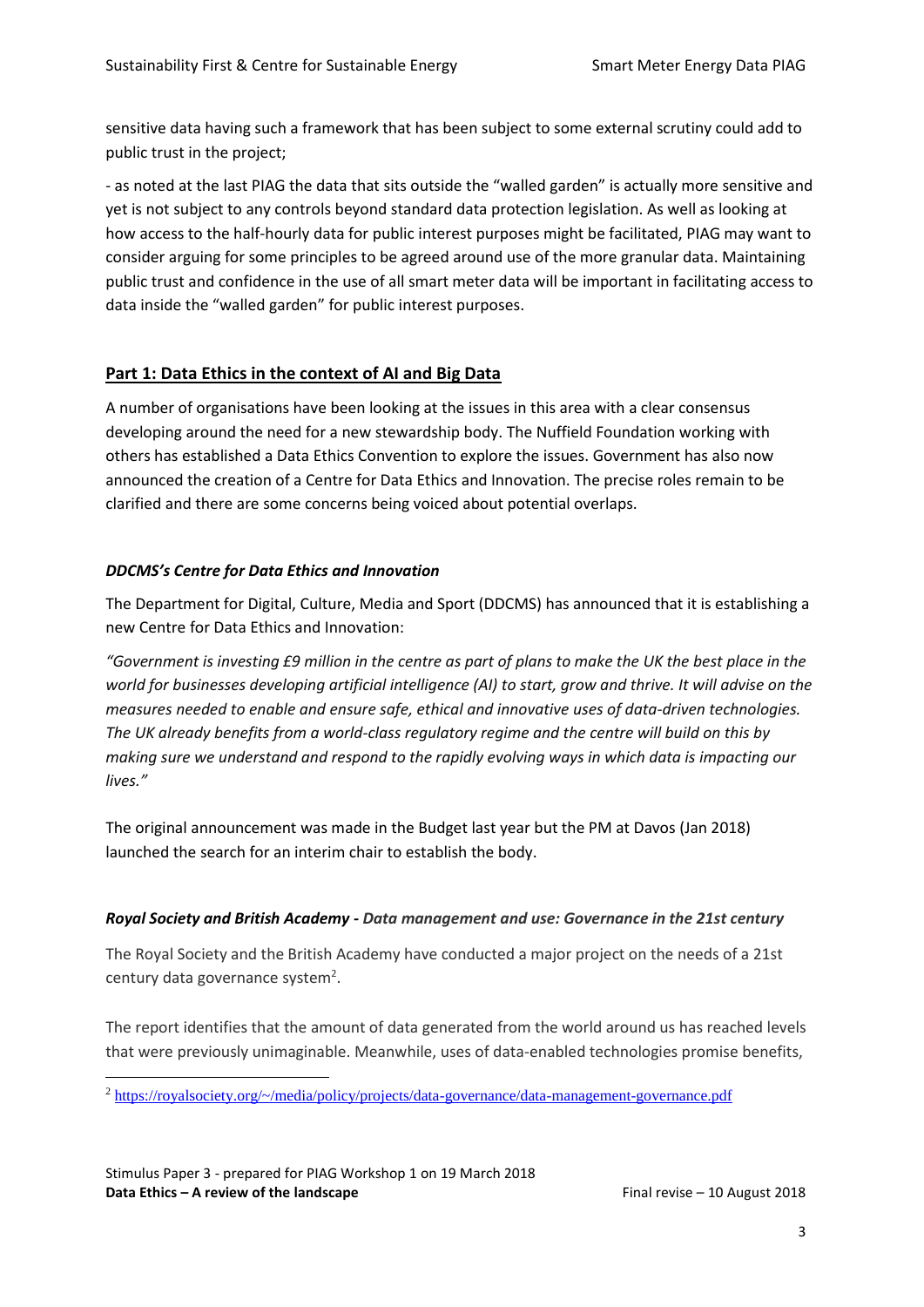from improving healthcare and treatment discovery, to better managing critical infrastructure such as transport and energy. These new applications can make a great contribution to human flourishing but to realise these benefits, societies must navigate significant choices and dilemmas.

In the report they use 'data governance' to mean everything designed to inform the extent of confidence in data management, data uses and the technologies derived from it, together with the purpose to which it is put. These stages, which used to be more separate, are now often tangled with each other across applications and across the world.

They make the point that the traditional data lifecycle was clear, relatively sequential, predictable, often managed by a single organisation and made it comparatively easy to erase data sets that were no longer needed. These characteristics also meant that data governance could focus on a specific point in the 'cycle', such as on collection, and use this to control the broader process. However, this traditional approach is now under considerable strain because of the increased complexity of data lifecycles. Instead of individual organisations operating independent data lifecycles, with linear approaches to processing, data is now generated and exchanged across many organisations, often without the subject's awareness.

In addition, consent is proving an increasingly difficult concept. Consent is one of the legal grounds for processing personally identifiable data in the current data protection regime. However, genuine consent is difficult to achieve. The application of consent suffers from what is often referred to as the 'transparency paradox'. Consent requires transparency of what is being consented to. Such transparency has to be meaningful. Anything too long or complex is unlikely to be broadly understood or read yet making a summary widely comprehensible often discards the details that people care about. As data collection become less about the active 'giving' of information and more about information captured as a by-product of interactions with products, services, the physical environment and each other, it is increasingly difficult for individuals to provide meaningful consent to share data.

The report presents a Framework for social and ethical tensions which includes:

- Using data relating to individuals and communities to provide more effective public and commercial services, while not limiting the information and choices available.
- Making use of the data gathered through daily interaction to provide more efficient services and security, while respecting the presence of spheres of privacy.
- Providing ways to exercise reasonable control over data relating to individuals while encouraging data sharing for private and public benefit.
- Making the most of the ability of algorithms to provide accurate outcomes beyond the human ability while ensuring appropriate levels of interpretability and transparency, and allowing for systems of accountability to be put in place.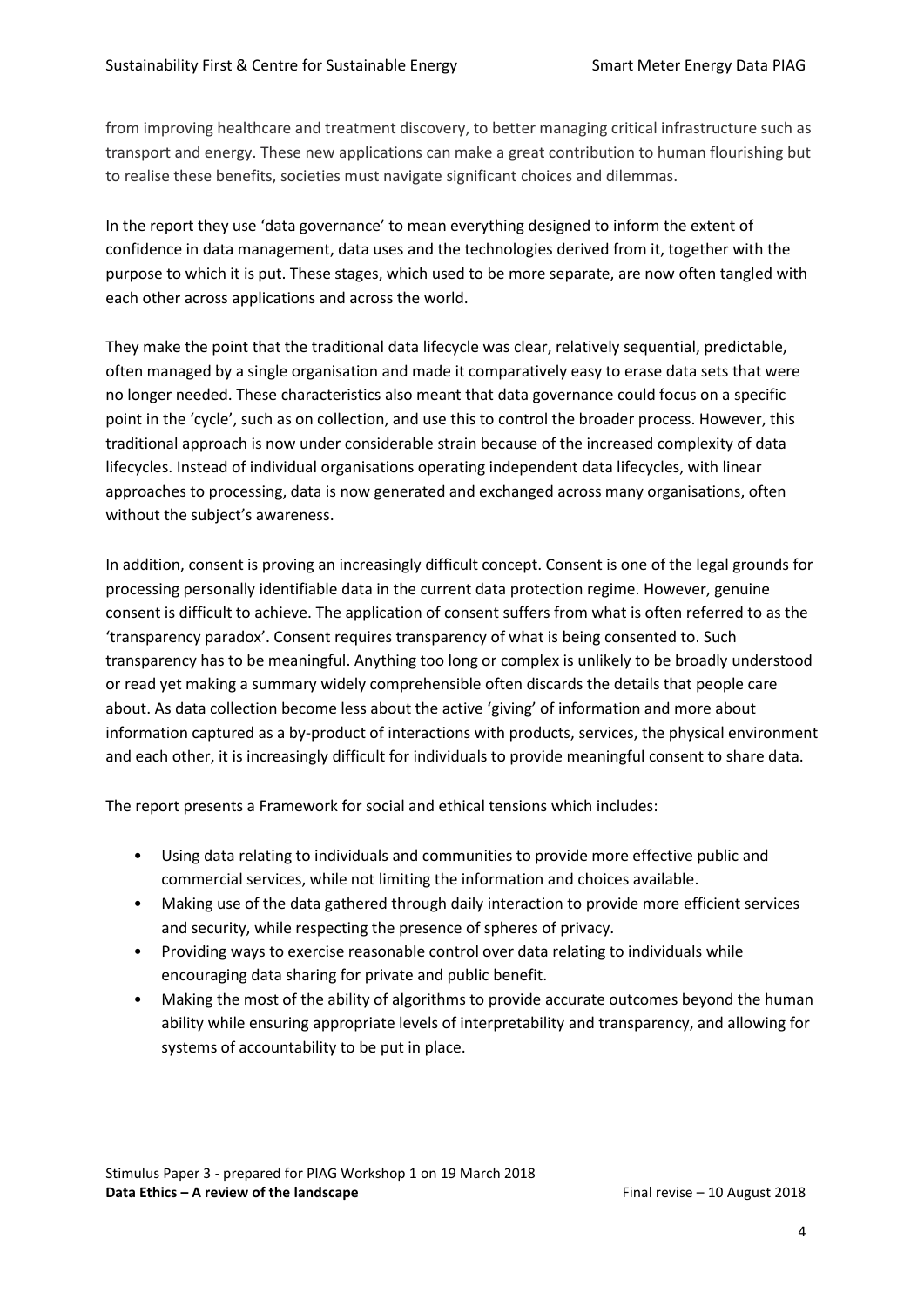The report argues that in this fast-moving landscape, governance challenges need to be addressed in a timely manner if the overall system of governance for data management and data use is to maintain public trust. It argues that two responses are required:

- Firstly, a set of high-level principles to help visibly shape all forms of data governance and ensure trustworthiness and trust in the management and use of data as a whole.
- Second, the creation of a body to steward the evolution of the governance landscape as a whole.

The principles that they came up with are very broad. The "promotion of human flourishing" is the overarching principle that they argue should guide the development of systems of data governance (notwithstanding some criticism of this as a difficult concept). There are then 4 principles beneath this:

- protecting individuals but also thinking about collective rights and interests;
- having any trade-offs discussed transparently, accountably and inclusively;
- having systems in place to learn from the good practice of others and also to learn from bad practice and to correct errors or mistakes in the system;
- enhancing existing democratic governance to be sufficiently flexible and robust to evolve as these technologies continue to develop.

# *Supporting materials*

The project involved a significant amount of research and dialogue and the supporting materials that they produced are a useful resource:

- Case Studies: They present a set of detailed case studies<sup>3</sup> including one on smart metering which draws primarily on academic research. It talks about the privacy risks of real time metering data, including the claim that one can identify which appliances are being used and even which TV programme is being watched from such data (which actually requires more granular data than is even available over the HAN and certainly is not possible from the halfhourly data). They discuss the potential for privacy enhancing technologies such as Cryptographic computation which allows mathematical operations to be carried out while data is still encrypted, and then allows the decryption of the final result but not any of the individual parts. There is some criticism of DECC for not having explored these more fully. They also compare the central DCC model in terms of institutional arrangements with those in Holland and Germany but they do not really seem to understand the DCC model (ie that it does not store data) or the data access and privacy framework that is in place.
- $\bullet$  A landscape review<sup>4</sup> setting out the privacy legislative framework.

 $\overline{a}$ <sup>3</sup> <https://royalsociety.org/~/media/policy/projects/data-governance/data-governance-case-studies.pdf?la=en-GB>

<sup>4</sup> <https://royalsociety.org/~/media/policy/projects/data-governance/data-governance-landscape-review.pdf>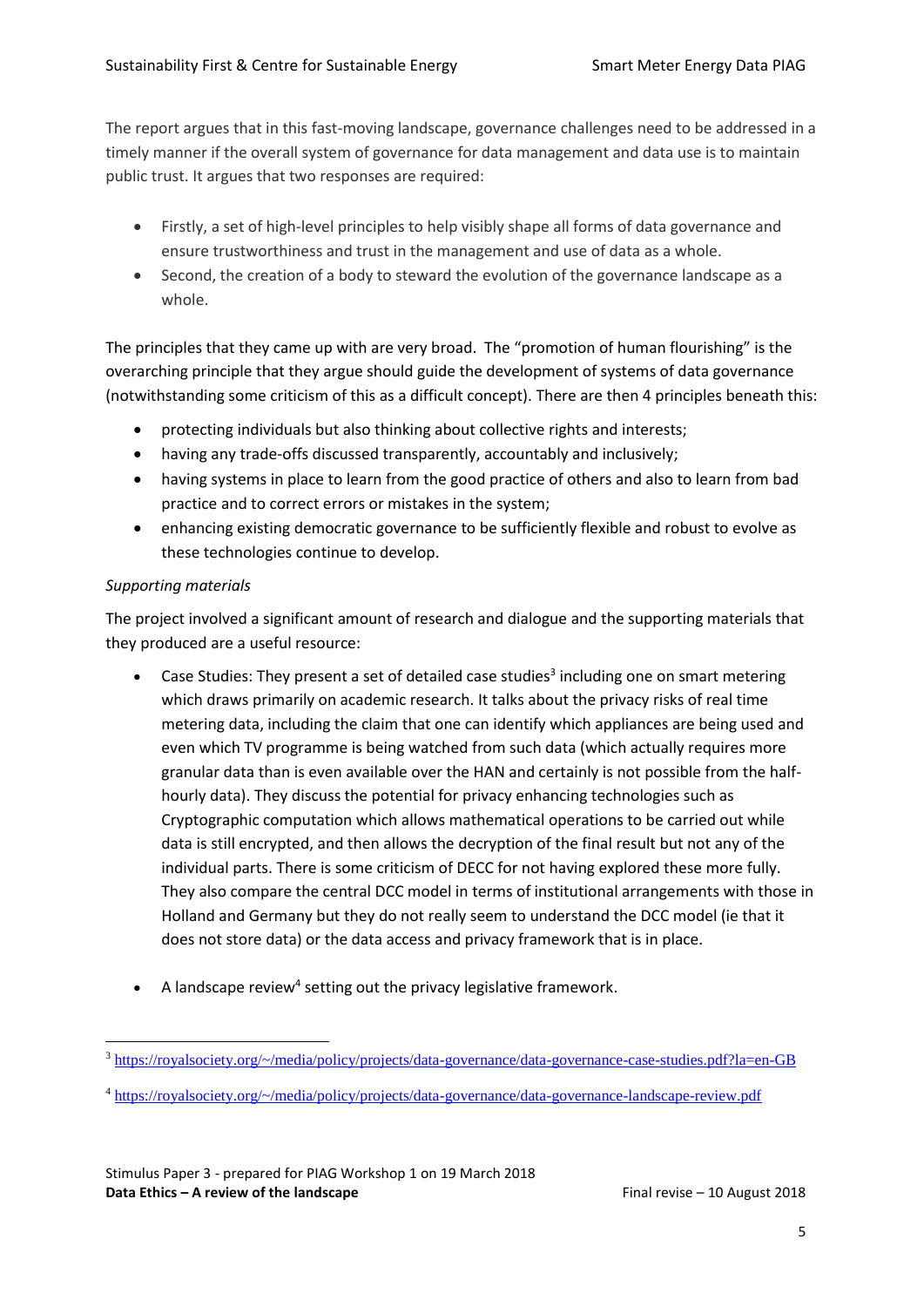- A literature review of past consumer engagement exercises on data and its use<sup>5</sup> which highlights low levels of awareness (of the technology, of how much data is collected and of the regulatory protections in place), the importance of transparency, different views on use of data by commercial bodies versus public sector. It notes a general desire for people to have greater control over their data and to know who was holding data on them. In addition, studies have shown that people are generally much more comfortable when data is anonymised and aggregated, and cannot be traced back to them or used to target them. Studies also showed that greater acceptance and participation in research studies can be gained if there is an output which leads to perceived benefits at the individual, local, regional or national level. Concerns were raised about organisations holding data for longer than they should, inaccurate data, and the use of linked administrative data to justify controversial policies such as the Bedroom Tax. Mixed views were recorded on the idea of surveillance. The ability of organisations to keep data securely was vital for trust and there was a lack of trust in particular for commercial organisations.
- The output<sup>6</sup> from a seminar held in October 2017 including papers from a wide range of different perspectives. Participants raised a concern that the discussions are taking place in silos when the opportunities and challenges come from combining data from very different sources.

# *Nuffield Foundation's Convention on Data Ethics*

The Nuffield Foundation is developing plans in partnership with the Royal Society, British Academy, Royal Statistical Society and Alan Turing Institute, to establish an independent Convention on Data Ethics. This deliberative body will bring together academics, policy makers and public and private sector interests to improve public understanding and to explore solutions for fairer and safer data-use arising from technological innovation, regulation, or changes in public behaviour.

With a working title of Convention on Data Ethics and Artificial Intelligence, this independent body will seek to ensure that the power of data – and the automated technologies that serve to augment it – is harnessed to promote human flourishing, both for society as a whole and for different groups within it. The convention will have three main aims:

- **Represent** the interests of society in debates on ethical data use at a national and international level.
- **Promote** and support a common set of data practices that are deserving of trust, and are understandable, challengeable and accountable.

6

<sup>5</sup> [https://royalsociety.org/~/media/policy/projects/data-governance/data-governance-public-engagement](https://royalsociety.org/~/media/policy/projects/data-governance/data-governance-public-engagement-review.pdf?la=en-GB)[review.pdf?la=en-GB](https://royalsociety.org/~/media/policy/projects/data-governance/data-governance-public-engagement-review.pdf?la=en-GB)

[https://royalsociety.org/~/media/policy/Publications/2017/Data\\_management\\_and\\_use\\_governance\\_in\\_the\\_21st\\_c](https://royalsociety.org/~/media/policy/Publications/2017/Data_management_and_use_governance_in_the_21st_century_2017_seminar_report.pdf) [entury\\_2017\\_seminar\\_report.pdf](https://royalsociety.org/~/media/policy/Publications/2017/Data_management_and_use_governance_in_the_21st_century_2017_seminar_report.pdf)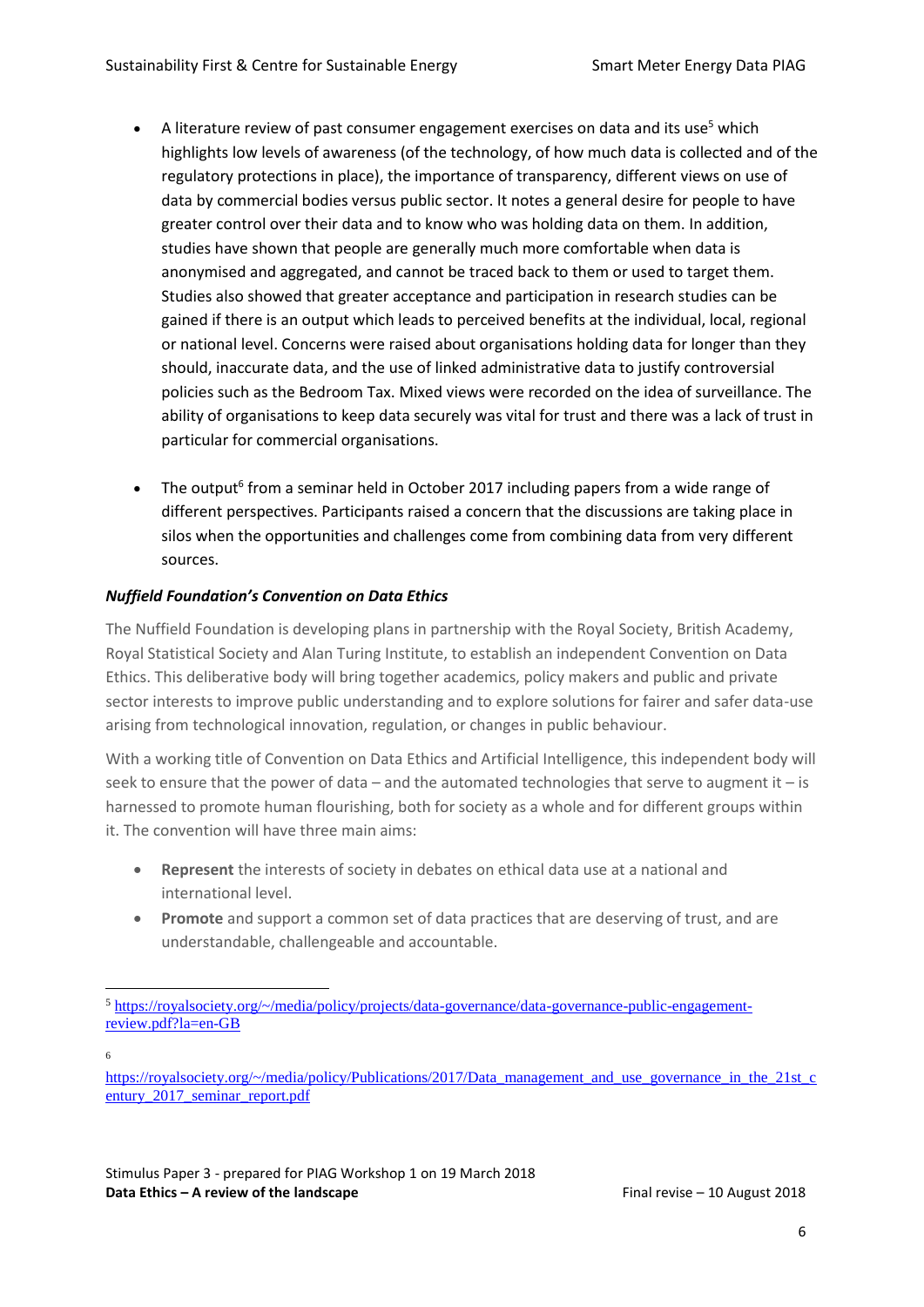• **Convene** different interests to develop shared terminology for data ethics and promote human flourishing.

They are currently engaging with stakeholders and will then appoint a Chair, with the aim of establishing the Convention by the end of 2018.

This body would consider questions, problems and opportunities arising from uses of data and AI, which are not unlawful but have potential to:

- cause widespread or profound economic or social harm or good- to society, or different groups within society;
- challenge or destabilise social and democratic norms or principles (such as ownership; consent; privacy; professional expertise; regulation);
- facilitate future developments with unknown consequences;
- introduce inconsistencies between treatment or rights in the offline and digital spheres, or between different domains;
- effect change in the UK but inform thinking internationally.

# *Wendy Hall's Report to Government on the AI industry*

DDCMS commissioned Dame Wendy Hall to produce an independent report on how to support Al<sup>7</sup>. The report talks about building on the Turing legacy and making the Turing Institute responsible for promoting AI which they now are. While most of the recommendations are about how best to promote the sector (building expertise, promoting research and increasing demand) it does also include a recommendation to establish "data trusts" (proven and trusted frameworks and agreements) to improve trust and ease around sharing data.

The report's recommendations for improving access to data are:

- Open data (government making its data open where possible) without implicating personal privacy. The Open Data Institute operates in this space driving government (and private sector) to make data available.
- Managing sensitive data. Managing access to sensitive data has two key aspects: providing trust and confidence and reducing transaction costs. The main example is healthcare data where even anonymised datasets could be of value to innovators but there are difficulties in knowing how to build the trust for data sharing. The security challenges can be overcome by agreements, but at the moment agreements are made on an ad hoc basis, incurring large transaction costs and making it difficult for smaller companies to compete. Solutions that provide trust and confidence also need to be affordable and sustainable. If legal and procedural costs remain high for each transaction, a particular solution for data-sharing will not be taken up widely.

<sup>7</sup> <https://www.gov.uk/government/publications/growing-the-artificial-intelligence-industry-in-the-uk>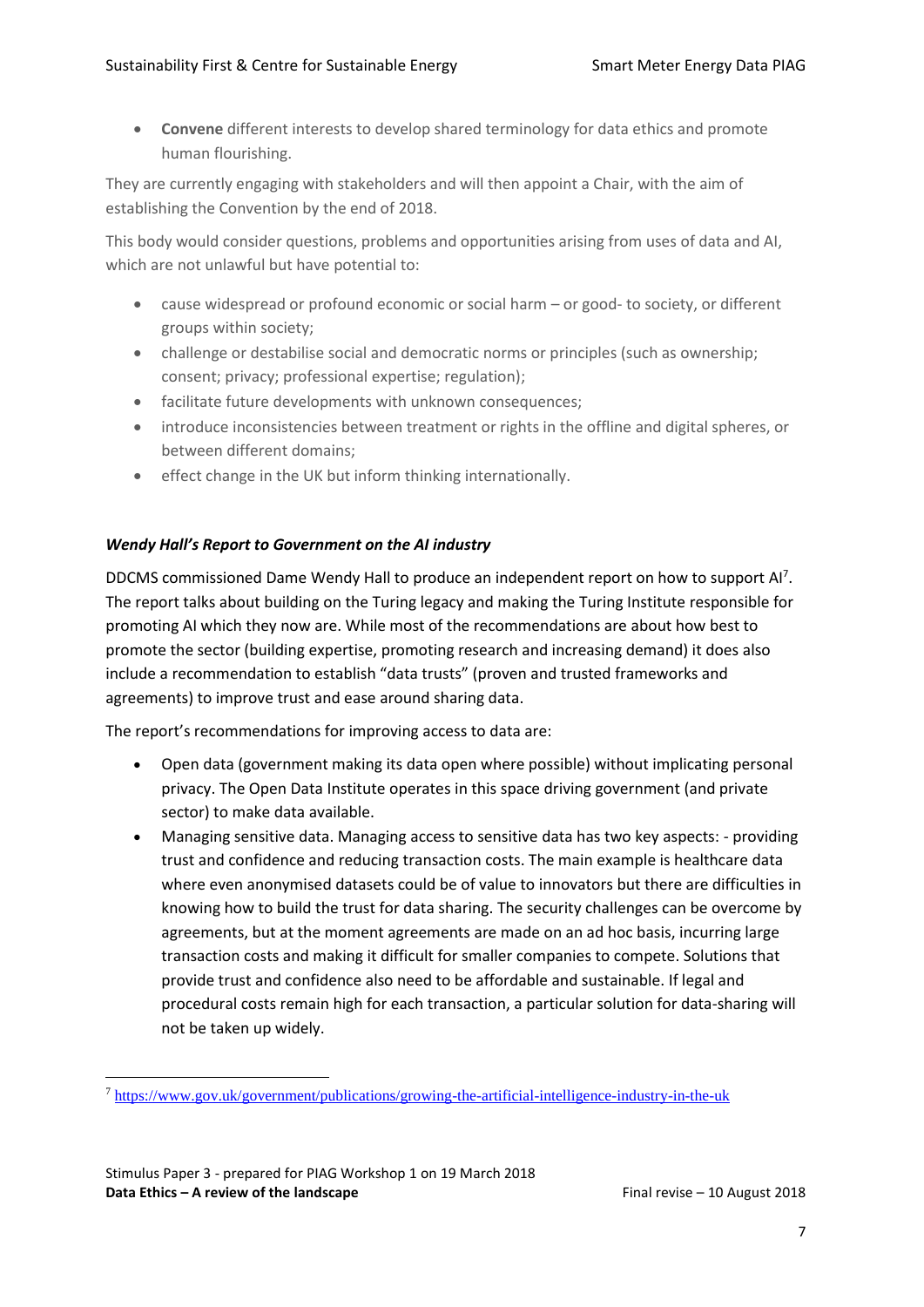- To enable this to be done more easily and frequently, it is proposed to develop terms and mechanisms for these parties to form, between them, individual "data trusts" to enable AI to be developed to meet the needs of the parties involved and allow data transactions to proceed with confidence and trust. These trusts would not be a legal entity or institution, but rather a set of relationships underpinned by a repeatable framework, compliant with parties' obligations, to share data in a fair, safe and equitable way.
- A support organisation, the Data Trusts Support Organisation (DTSO) could be developed, which would lead on the development of tools, templates and guidance for those who want to share and use data. A data stewardship body as proposed by the Royal Society and the British Academy could provide advice and oversight.
- Government agencies already have experience in secure data-sharing for researchers which may be relevant to the development of data trusts, for instance the Office for National Statistics Virtual Microdata Lab and 'Five Safes' framework.

# *The Alan Turing Institute<sup>8</sup>*

The Alan Turing Institute focuses on the potential for data science to change the world for the public good. Understanding the ethical and societal implications of data is one of The Alan Turing Institute's key research priorities and they have created a Data Ethics Group to lead their research in this area. The Group works in collaboration with the broader data science community, supports public dialogue on relevant topics, and sets open calls for participation in workshops, as well as public events."

The Chair of the Data Ethics Group, Luciano Floridi, recently co-edited a special theme issue of the Philosophical Transactions of the Royal Society, '[The ethical impact of data science](http://rsta.royalsocietypublishing.org/content/374/2083)'<sup>9</sup> The theme issue included contributions from several members of the Data Ethics Group. Luciano's introductory paper on "What is data ethics?" says that the ambition is to establish *data ethics* as a new branch of ethics that studies and evaluates moral problems related to data (including generation, recording, curation, processing, dissemination, sharing and use), algorithms (including artificial intelligence, artificial agents, machine learning and robots) and corresponding practices (including responsible innovation, programming, hacking and professional codes), in order to formulate and support morally good solutions (e.g. right conducts or right values

It argues that *social acceptability* or, even better, *social preferability* must be the guiding principle for any data science project with even a remote impact on human life, to ensure that opportunities will not be missed. On the other hand, overemphasizing the protection of individual rights in the wrong contexts may lead to regulations that are too rigid, and this in turn can cripple the chances to harness the social value of data science.

<sup>8</sup> <https://www.turing.ac.uk/data-ethics/>

<sup>9</sup> <http://rsta.royalsocietypublishing.org/content/374/2083>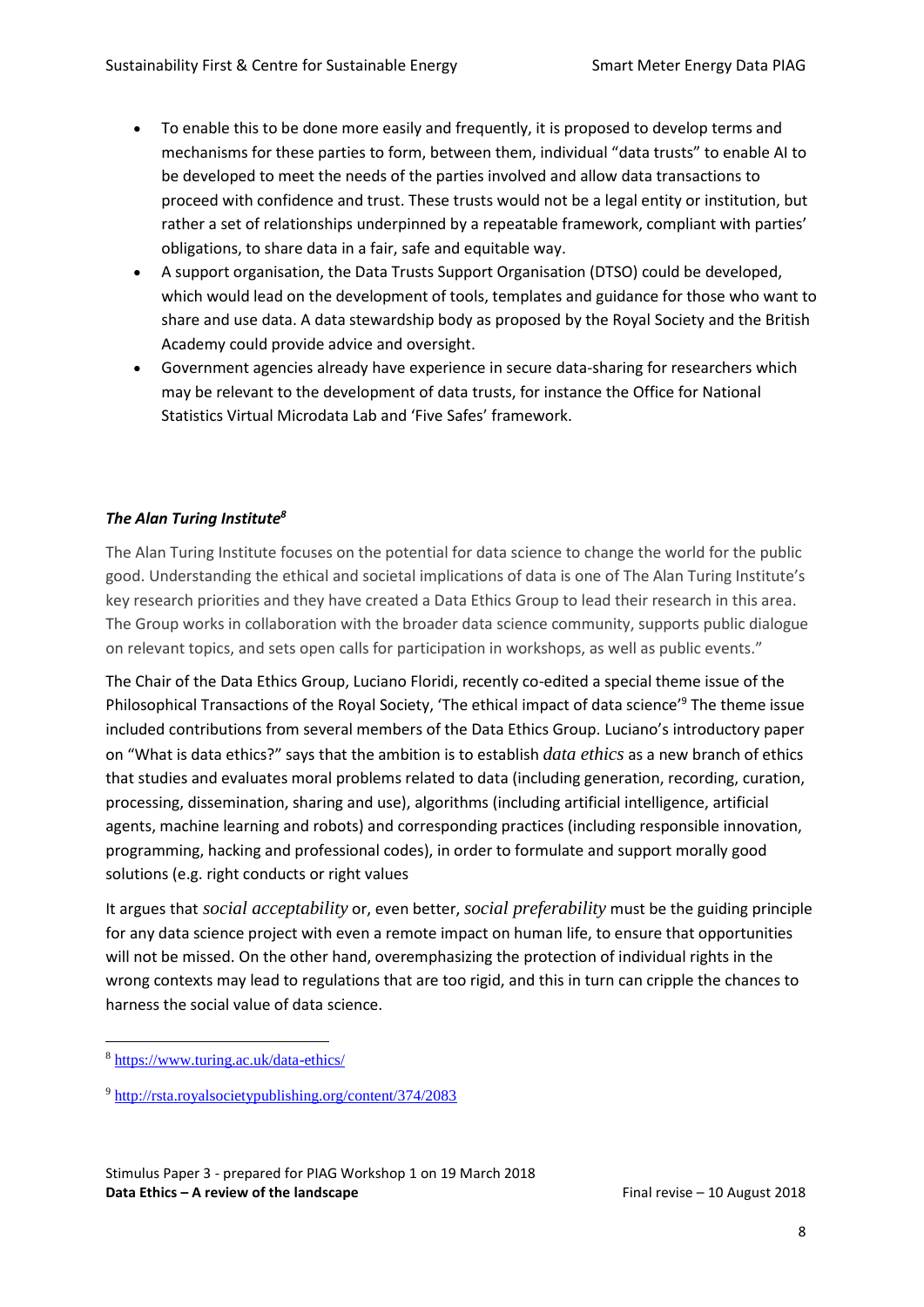In this context, key issues concern possible re-identification of individuals through data-mining, linking, -merging and re-using of large datasets, as well as risks for so-called 'group privacy', when the identification of types of individuals, independently of the de-identification of each of them, may lead to serious ethical problems, from group discrimination (e.g. ageism, ethnicism, sexism) to grouptargeted forms of violence. Trust and transparency are also crucial topics in the ethics of data, in connection with an acknowledged lack of public awareness of the benefits, opportunities, risks and challenges associated with data science. For example, transparency is often advocated as one of the measures that may foster trust. However, it is unclear what information should be made transparent and to whom information should be disclosed.

# *Big Data Dilemma Inquiry by Science and Technology Select Committee (2016)<sup>10</sup>*

This inquiry primarily focussed on the opportunity for the UK and issues around skills and open data. It did include a recommendation for a Council on Data Ethics to look at balancing privacy, anonymisation, security and public benefit.

#### *Royal Statistical Society*

This is another group that were calling for a Council for Data Ethics. They have highlighted in particular a trust deficit where people are less trusting in how companies will use their data than they are in that company generally<sup>11</sup>. They argue this trust deficit will reduce the potential for data to be used for public good.

The consumer research<sup>12</sup> that they published is also helpful context. It includes, for example, the finding that consumers are very supportive of the use of their data by university researchers for government funded research.

 $\overline{a}$ <sup>10</sup> [https://www.parliament.uk/business/committees/committees-a-z/commons-select/science-and-technology](https://www.parliament.uk/business/committees/committees-a-z/commons-select/science-and-technology-committee/inquiries/parliament-2015/big-data/)[committee/inquiries/parliament-2015/big-data/](https://www.parliament.uk/business/committees/committees-a-z/commons-select/science-and-technology-committee/inquiries/parliament-2015/big-data/)

<sup>11</sup> <https://www.statslife.org.uk/features/3417-trust-deficit-could-hinder-efforts-to-use-data-for-good>

<sup>12</sup> <http://www.statslife.org.uk/images/pdf/rss-data-trust-data-sharing-attitudes-research-note.pdf>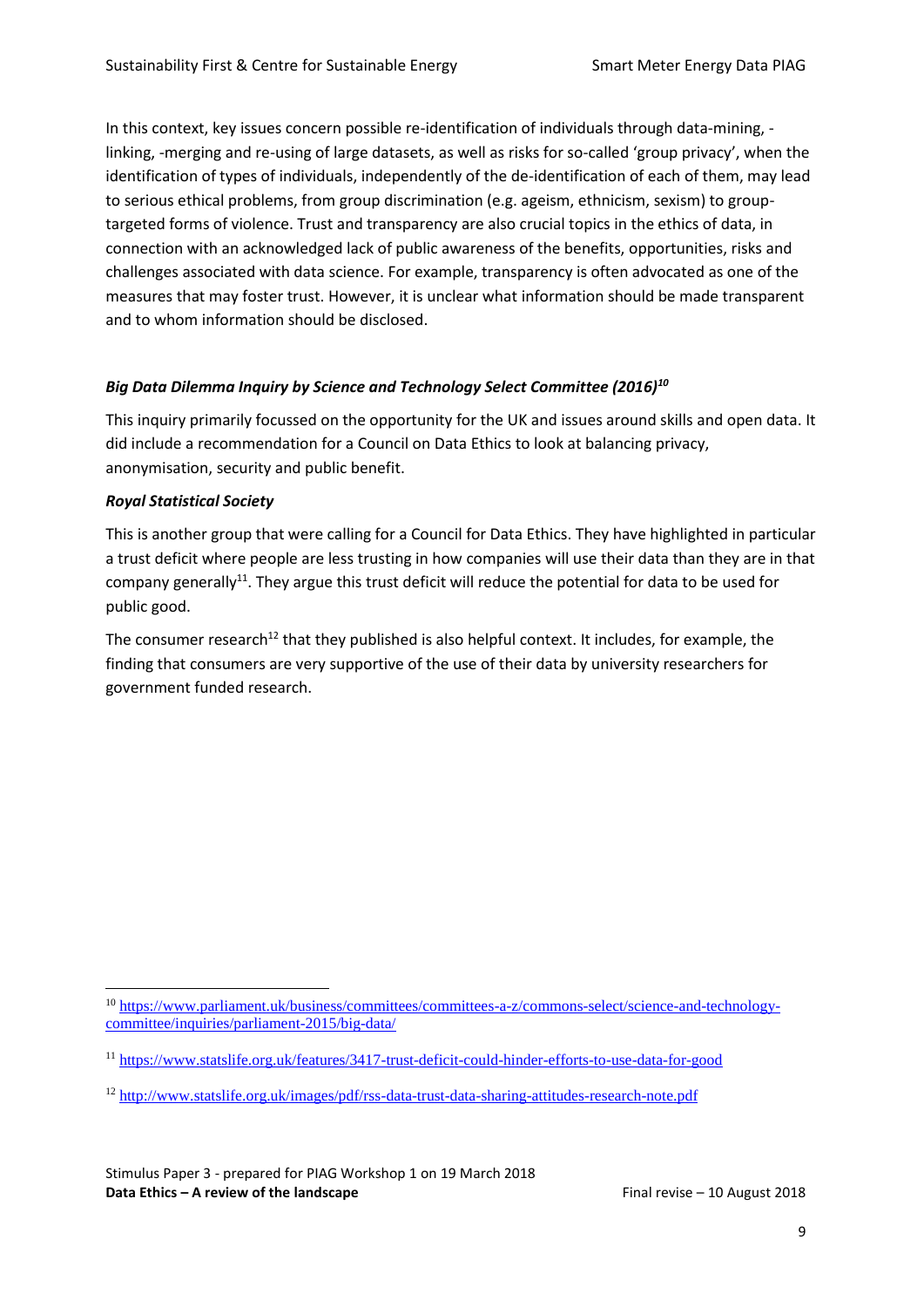#### *EU Commission*

While the UK may have an ambition to lead the thinking on data ethics it is clearly also on the EU agenda. The European Data Protection Supervisor has produced a report on digital data ethics<sup>13</sup>. And at a recent event on GDPR where the EDPS was speaking (via video link) they talked a lot about the rise of data ethics. Their aim is to identify the questions that need wider debate across society – not to try to develop a parallel legal regime.

In considering how to deal with these data ethics issues the report returns to the fundamental human values of dignity, freedom, autonomy, solidarity, equality, democracy, justice and trust.

# *US*

In the US a Council for Big Data, Ethics and Society<sup>14</sup> was established in 2014 to bring together researchers from a range of disciplines thinking about these issues. In some sense it is the model for the sorts of governance / advisory bodies that are being established now in GB. That said nothing has been posted on their website since 2016 which suggests attention is focussed elsewhere.

<sup>&</sup>lt;sup>13</sup> https://edps.europa.eu/sites/edp/files/publication/18-01-25 eag\_report\_en.pdf

<sup>14</sup> <https://bdes.datasociety.net/>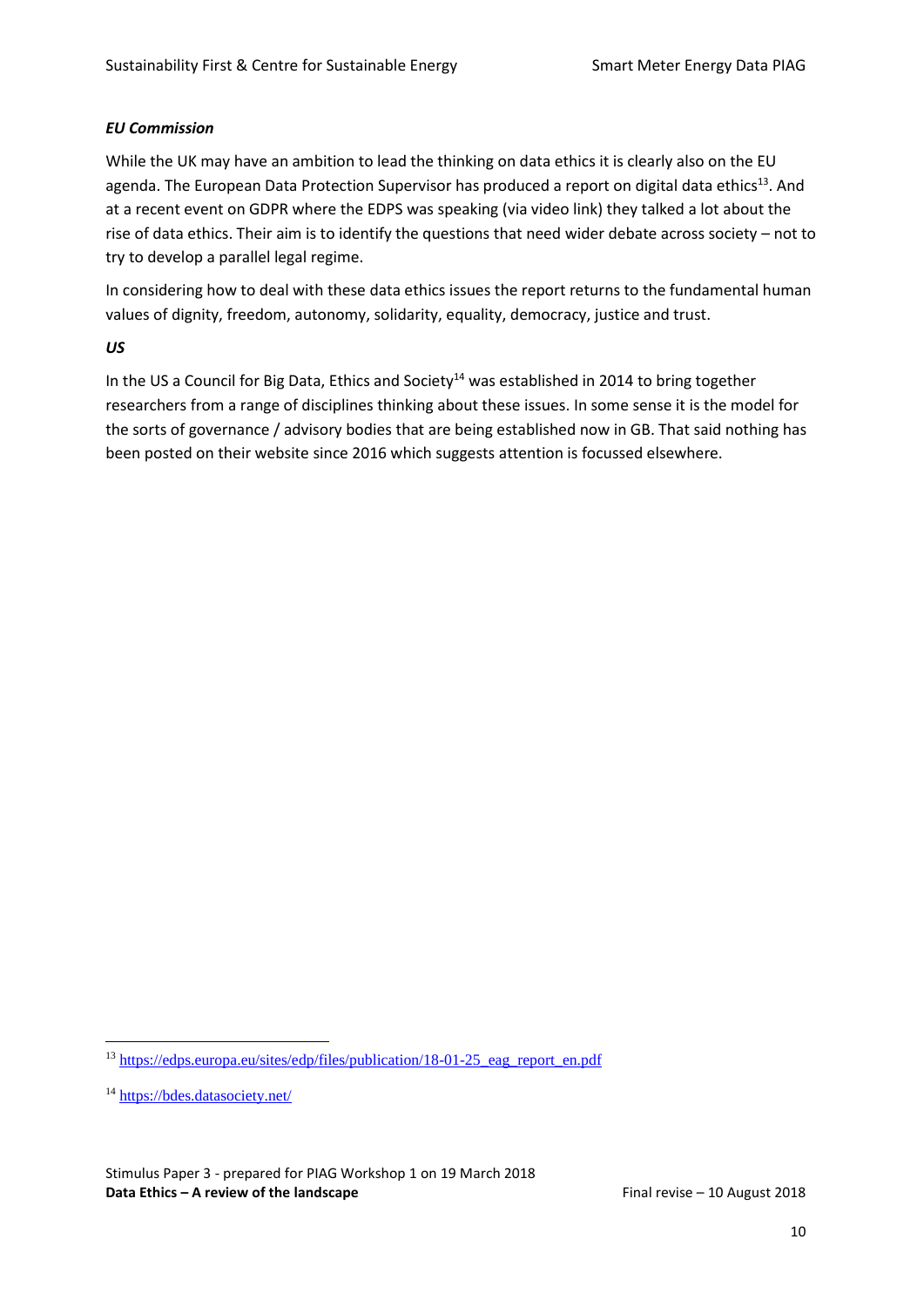#### **Part 2: Data Ethics in a health context**

#### *Care.data lessons*

 $\overline{a}$ 

In mid-2013 NHS England initiated the development of care.data, an ambitious programme to pool all GP patient information into one central database to be held by the newly created Health & Social Care Information Centre (HSCIC), now NHS Digital. The aim of the programme was to produce a single resource accessible by statisticians and researchers who could use it, among other things, to help healthcare providers find new ways to improve and enhance practices across the NHS. But delays and controversy, including privacy concerns, led to a decision to close the project down.

Ahead of that decision a formal review was carried out by the National Data Guardian (Dame Fiona Caldicott). This proposed new standards for opt-out and consent in relation to the use of health data<sup>15</sup>. The report proposes a clear opt out from the sharing of data and sets out possible wording for allowing individuals to make their choices (eg whether to share data to help in running the NHS or for research) while keeping the options simple. It also concludes that people should not be able to opt out from providing anonymised data (given the importance in a health context of having fully representative data). It recognises that if NHS digital could provide a linked but anonymised data set this could reduce the need for individual commissioning bodies to hold large databases to enable them then to link the data themselves. The report also stresses the need for public engagement on the issues and a focus on security to maintain trust.

The care.data project fell short in a number of ways. A leaflet was sent to every household in England but it was not made clear how the information would be used or what to do if you wanted to opt out. Particular concerns were around whether and on what basis the information could be provided to insurance companies. Although the National Data Guardian review did not look explicitly at the care.data arrangements the reviews recommendations clearly went beyond what was being done on care.data and contributed to the project being pulled.

Following the care.data debacle there are still seen to be some tensions between the idea of having a large centralised database (even if anonymised) versus more local solutions where local engagement can be more effective. For example, a Connected Health Cities project has been launched in the North of England which has been undertaking consumer research to understand how people feel about sharing their health data with the ambition of linking health and social care data to improve local services.

More generally, the National Data Guardian (NDG) advises and challenges the health and care system to help ensure that citizens' confidential information is safeguarded securely and used properly. The NDG's role is to help make sure the public can trust their confidential information is securely safeguarded and make sure that it is used to support citizens' care and to achieve better outcomes from health and care services.

Stimulus Paper 3 - prepared for PIAG Workshop 1 on 19 March 2018 **Data Ethics – A review of the landscape Final revise – 10 August 2018** 

<sup>15</sup> [https://www.gov.uk/government/uploads/system/uploads/attachment\\_data/file/535024/data-security](https://www.gov.uk/government/uploads/system/uploads/attachment_data/file/535024/data-security-review.PDF)[review.PDF](https://www.gov.uk/government/uploads/system/uploads/attachment_data/file/535024/data-security-review.PDF)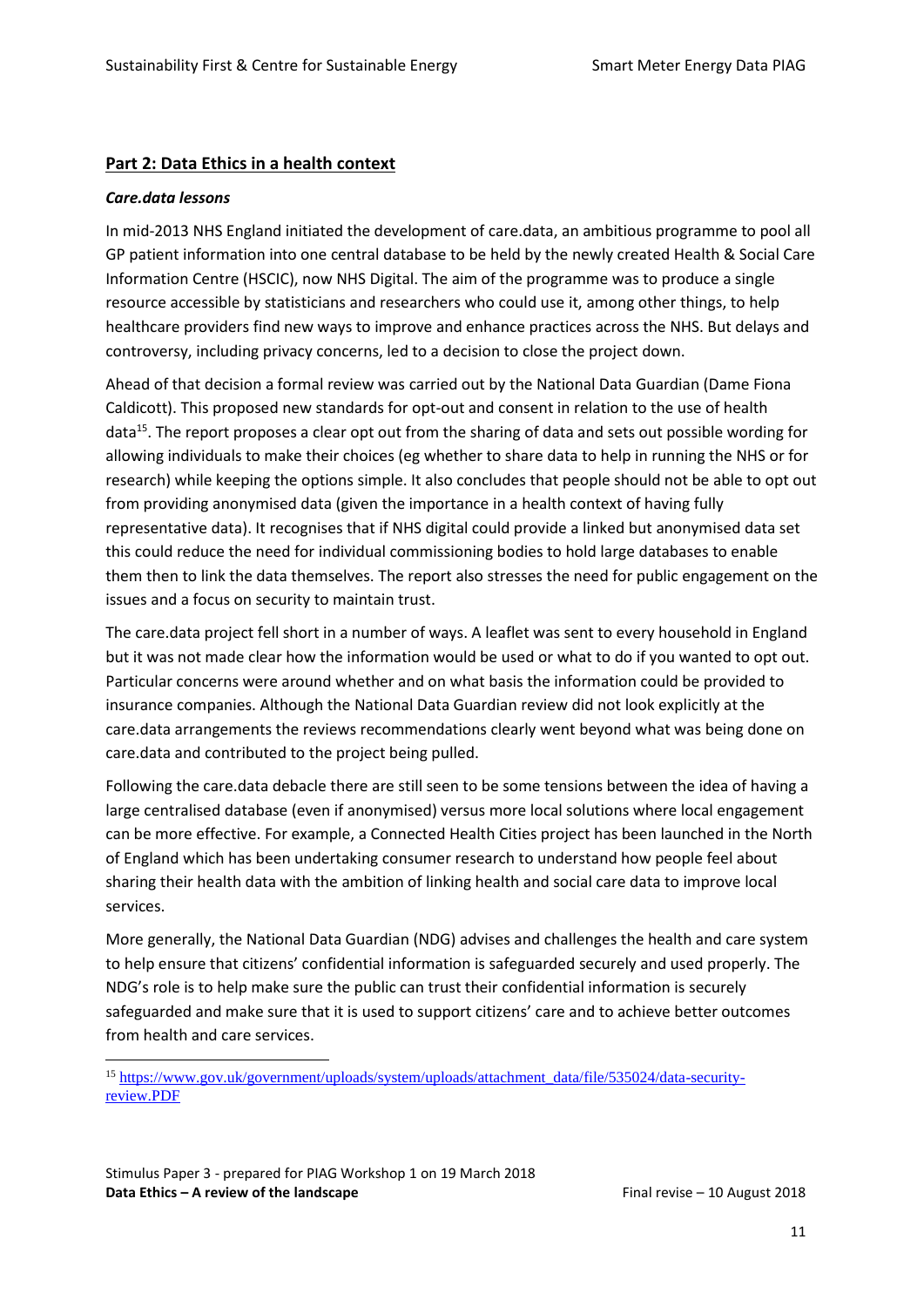The three principles that have informed the NDG's work are:

- To encourage sharing of information in the interests of providing care to individuals.
- There should be no surprises to citizens and they should have choice about the use of their data.
- There must be dialogue with the public, helping to increase their knowledge and choices about how data is used to improve health and care.

An Understanding Patient Data<sup>16</sup> taskforce was established after the care.data fiasco and has emphasised the importance of public engagement. Understanding Patient Data supports better conversations about the uses of health information. Its aim is to explain how and why data can be used for care and research, what's allowed and what's not, and how personal information is kept safe. It works with patients, charities and healthcare professionals to champion responsible uses of data.

# *Health and Google Mind*

When Google acquired Deep Mind it committed to setting up an ethics board. Despite the initial commitments it appears this is just an internal board and there is no visibility of what it is doing.

However in the specific context of health and the partnership between Deep Mind and the NHS (Deep Mind Health) an external independent review panel was set up involving academics in the data sphere and health practitioners<sup>17</sup>. The group produce an annual report. The latest report argues that the bar needs to be set particularly high because of the links with Google and the huge amount of data they have access to. Although health data is not being shared with Google the public perception remains important for continuing trust and confidence in the project. The difficulties are highlighted of getting messages out through the media (who aren't interested in reassuring stories).

#### *UK Biobank*

 $\overline{a}$ 

UK Biobank is a large long-term study in the UK which is investigating the respective contributions of genetic predisposition and environmental exposure (including nutrition, lifestyle, medications etc.) to the development of disease. The study is following about 500,000 volunteers in the UK, enrolled at ages from 40 to 69. Initial enrolment took place over four years from 2006, and the volunteers will be followed for at least 30 years thereafter. The data collected involves an initial assessment visit (capturing weight, height, blood pressure, lung capacity etc) plus follow-ups, linking with health records and also some diary type surveys.

<sup>16</sup> <https://understandingpatientdata.org.uk/about-us>

<sup>17</sup> <https://deepmind.com/applied/deepmind-health/transparency-independent-reviewers/independent-reviewers/>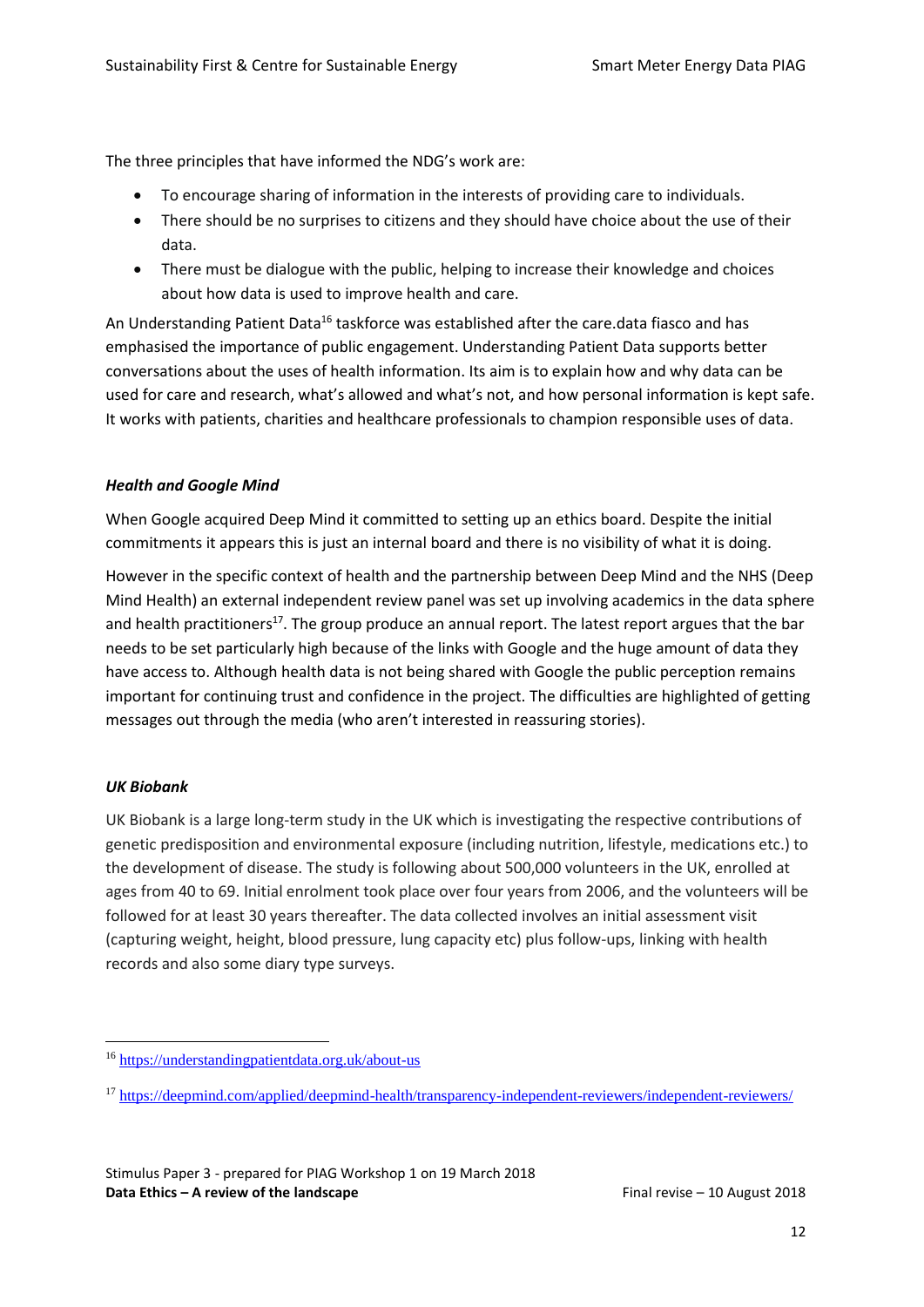From 2012, researchers were able to apply to use the database (though they are not given access to the volunteers, who will remain strictly anonymous). A typical study using the database might compare a sample of participants who developed a particular disease with a sample of those that did not, in an attempt to measure the benefits, risk contribution and interaction of specific genes, lifestyles, and medications.

The UK Biobank project operates within the terms of an Ethics and Governance Framework $^{18}$  The Framework describes a series of standards to which UK Biobank will operate during the creation, maintenance and use of the resource and it elaborates on the commitments that are involved to those participating in the project, researchers and the public more broadly. The independent UK Biobank Ethics and Governance Council provides advice to the project and monitors its conformity with the Framework.

The Framework<sup>19</sup> covers issues such as the approach to recruitment, understanding and consent, confidentiality, principles of access by research users and governance.

The Ethics and Governance Council acts as independent guardian of the Framework. This means that it has responsibility for advising on revisions and monitoring and reporting publicly on the conformity of the UK Biobank project with the Framework. They review any changes to the framework, explore any significant or novel issues (which Biobank flags to them) and produce an annual report. They do not approve individual research proposals but would expect to discuss with Biobank any novel or contentious applications and to look more generally at how the range of research undertaken sits against the Framework.

# **Part 3: Social research ethics**

While the data ethics issues explored above are probably most relevant to smart metering, it is worth also looking at the existing guidelines around social research ethics, some of which may be of direct relevance to the UCL Smart Meter Research Portal (SMRP).

#### *EU<sup>20</sup>*

At an EU level, guidance on socio-economic research ethics sets out general principles about voluntary participation; the decision to participate being based on informed consent; all data being treated with appropriate confidentiality and anonymity; and an endeavour to ensure participants are protected from undue intrusion, distress or other harm.

 $\overline{a}$ <sup>18</sup> <https://egcukbiobank.org.uk/Ethics-and-governance-framework.html>

<sup>19</sup> [http://www.ukbiobank.ac.uk/wp-](http://www.ukbiobank.ac.uk/wp-content/uploads/2011/05/EGF20082.pdf?phpMyAdmin=trmKQlYdjjnQIgJ%2CfAzikMhEnx6)

[content/uploads/2011/05/EGF20082.pdf?phpMyAdmin=trmKQlYdjjnQIgJ%2CfAzikMhEnx6](http://www.ukbiobank.ac.uk/wp-content/uploads/2011/05/EGF20082.pdf?phpMyAdmin=trmKQlYdjjnQIgJ%2CfAzikMhEnx6)

<sup>20</sup> <http://www.respectproject.org/ethics/412ethics.pdf>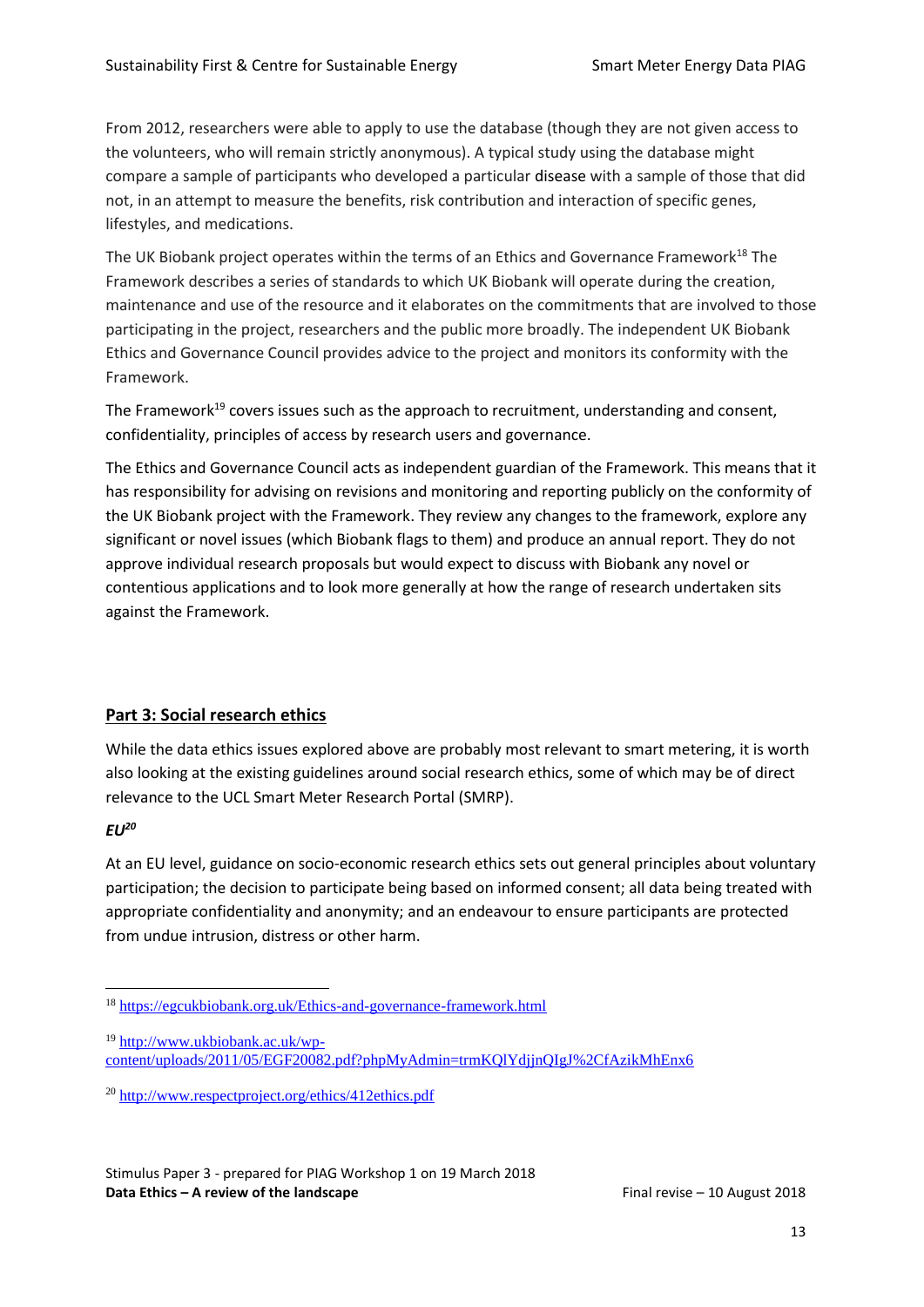The guidance does then include a discussion of the tensions that arise in some of these areas such as the problems with informed consent given the difficulties in saying in advance all the potential research uses the data could be put to. The paper suggests making general statements about usage; not viewing this as a one-off process and in particular taking care if the data could be used to reach policy conclusions that might disadvantage some participants (so they would be indirectly disadvantaged).

#### *UK – ESRC*

The ESRC expects all research that is carried out using ESRC funding to comply with ethical principles. It provides guidance on ethics<sup>21</sup> which includes six key principles for ethical research:

- research should aim to maximise benefit for individuals and society and minimise risk of harm
- the rights and dignity of individuals and groups should be respected
- wherever possible, participation should be voluntary and appropriately informed
- research should be conducted with integrity and transparency
- lines of responsibility and accountability should be clearly defined
- independence of research should be maintained and where conflicts of interest cannot be avoided they should be made explicit.

Universities will often have ethics committees and ESRC publishes case studies where potential issues are explored.

#### *UK - ADRN*

 $\overline{a}$ 

The Administrative Data Research Network (ADRN) allows accredited researchers to access depersonalised administrative data for social and economic research.

The Network provides a single point of access through which researchers can be screened to ensure they are properly trained to handle potentially sensitive information. It also looks to identify ways of linking different data sets together without compromising privacy (which might be usefully looked at as part of the technical options work in PIAG). A public consultation was undertaken ("Dialogue on Data") – which informed the founding principles.

The ADRN has its own ethics framework<sup>22</sup> recognising that consent will not have been used to collect the data. The ADRN relies instead on legal powers to collect and then anonymise the data. Although the anonymised data is not counted as personal data it is still treated as sensitive data in order to protect the integrity of the overall process. The principles that are followed focus on maintaining the

<sup>&</sup>lt;sup>21</sup> <http://www.esrc.ac.uk/funding/guidance-for-applicants/research-ethics/our-core-principles/>

<sup>&</sup>lt;sup>22</sup> [https://adrn.ac.uk/media/174021/ethics-and-administrative-data-guidance\\_00\\_09\\_pub.pdf](https://adrn.ac.uk/media/174021/ethics-and-administrative-data-guidance_00_09_pub.pdf)